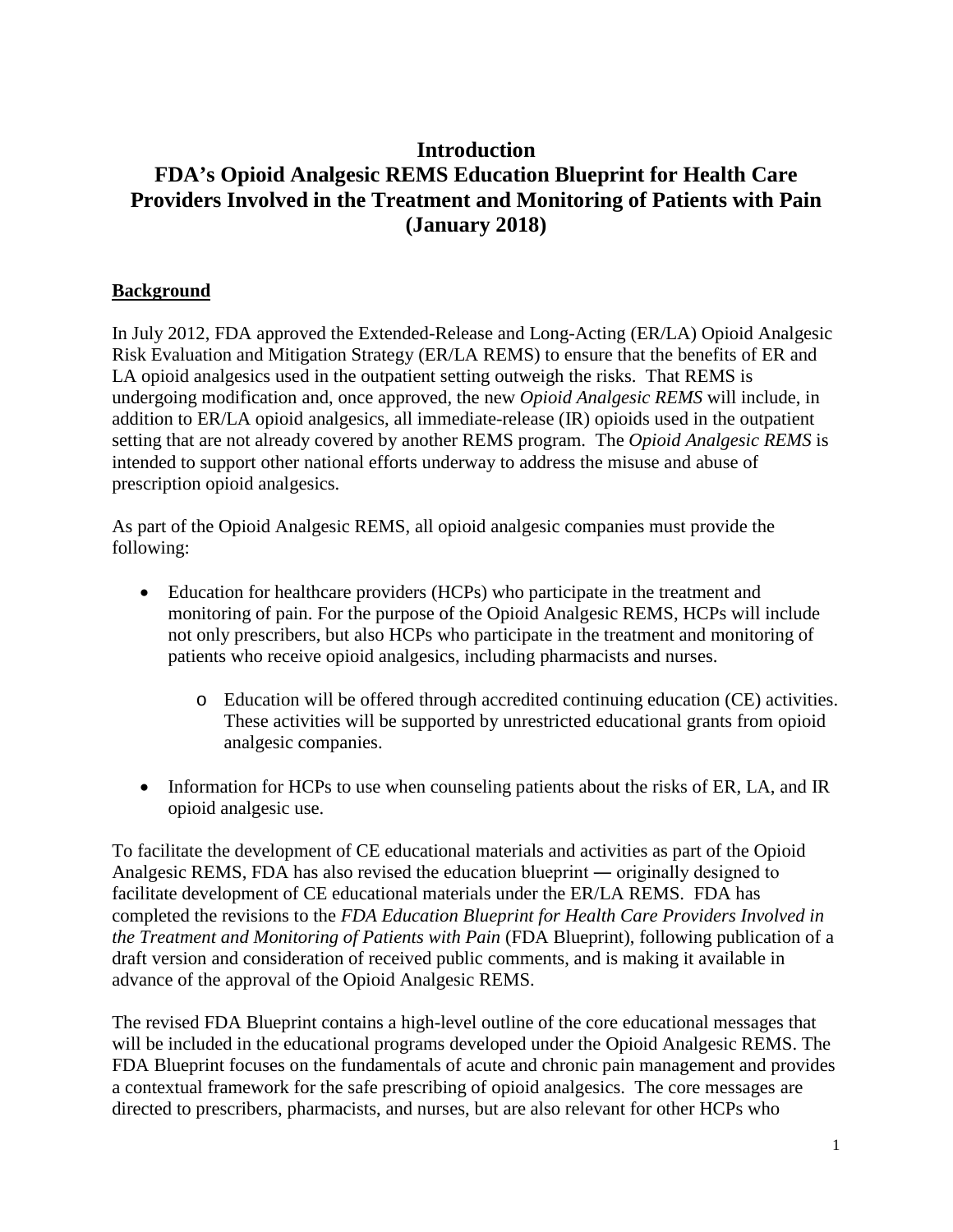participate in the management of pain. The course work is not intended to be exhaustive nor a substitute for a more comprehensive pain management course.

Accrediting bodies and CE providers will ensure that the CE activities developed comply with the standards for CE of the Accreditation Council for Continuing Medical Education,  $\frac{1}{1}$  $\frac{1}{1}$  $\frac{1}{1}$  or another CE accrediting body, depending on the target audience's medical specialty or health care profession.

FDA is making the FDA Blueprint, which will be approved as part of the Opioid Analgesic REMS, available on the REMS@FDA Website (www.fda.gov/REMS), where it will remain posted for use by CE providers as they develop the CE materials and activities. A list of the REMS-compliant CE activities supported by unrestricted educational grants from the opioid analgesic companies to accredited CE providers will be made available when the Opioid Analgesics REMS is approved.

#### **Reasons Why HCP Education Is So Important**

Adverse outcomes of addiction, unintentional overdose, and death resulting from inappropriate prescribing, abuse, and misuse of opioids have emerged as major public health problems. It is critical that HCPs are knowledgeable about the risks associated with opioid analgesics as they pertain to their patients as well as from a public health perspective. The data continue to show problems associated with prescription opioid analgesics.

- In 2015, over 52,404 Americans died from drug poisonings, and of these, 24% or approximately 12,570 deaths involved opioid analgesics. $\overline{3}$  $\overline{3}$  $\overline{3}$
- Based on the 2016 National Survey on Drug Use and Health (NSDUH), an estimated 11.5 million Americans aged 12 or older misused a prescription pain reliever in the past year ― with hydrocodone, oxycodone, and codeine products being the most commonly reported.<sup>[4](#page-1-3)</sup>
- The most common source of pain relievers in the 2016 NSDUH was "a friend or relative" (53%). "A physician's prescription" was the second most common source, reported by approximately 35% of respondents.[5](#page-1-4)

<span id="page-1-3"></span><sup>4</sup> Substance Abuse and Mental Health Services Administration. (2017). *Key substance use and mental health indicators in the United States: Results from the 2016 National Survey on Drug Use and Health* (HHS Publication No. SMA 17-5044, NSDUH Series H-52). Rockville, MD: Center for Behavioral Health Statistics and Quality, Substance Abuse and Mental Health Services Administration. Retrieved from (https://www. samhsa.gov/data/).

<span id="page-1-4"></span> $<sup>5</sup>$  Ibid.</sup>

<span id="page-1-0"></span><sup>&</sup>lt;sup>1</sup> Accreditation Council for Continuing Medical Education. 2016. Accreditation Requirements. Criteria for CME [Providers-Accreditation Criteria.](http://www.accme.org/requirements/accreditation-requirements-cme-providers/accreditation-criteria) Accessed on February 20, 2017.

<span id="page-1-1"></span><sup>&</sup>lt;sup>2</sup> Accreditation Council for Continuing Medical Education. 2016. Accreditation Requirements. Criteria for CME [Providers-Standards for Commercial Support.](http://www.accme.org/requirements/accreditation-requirements-cme-providers/standards-for-commercial-support) Accessed on February 20, 2017.

<span id="page-1-2"></span><sup>&</sup>lt;sup>3</sup> Se[e https://www.cdc.gov/nchs/data/factsheets/factsheet\\_drug\\_poisoning.pdf.](https://www.cdc.gov/nchs/data/factsheets/factsheet_drug_poisoning.pdf) Accessed October 2017.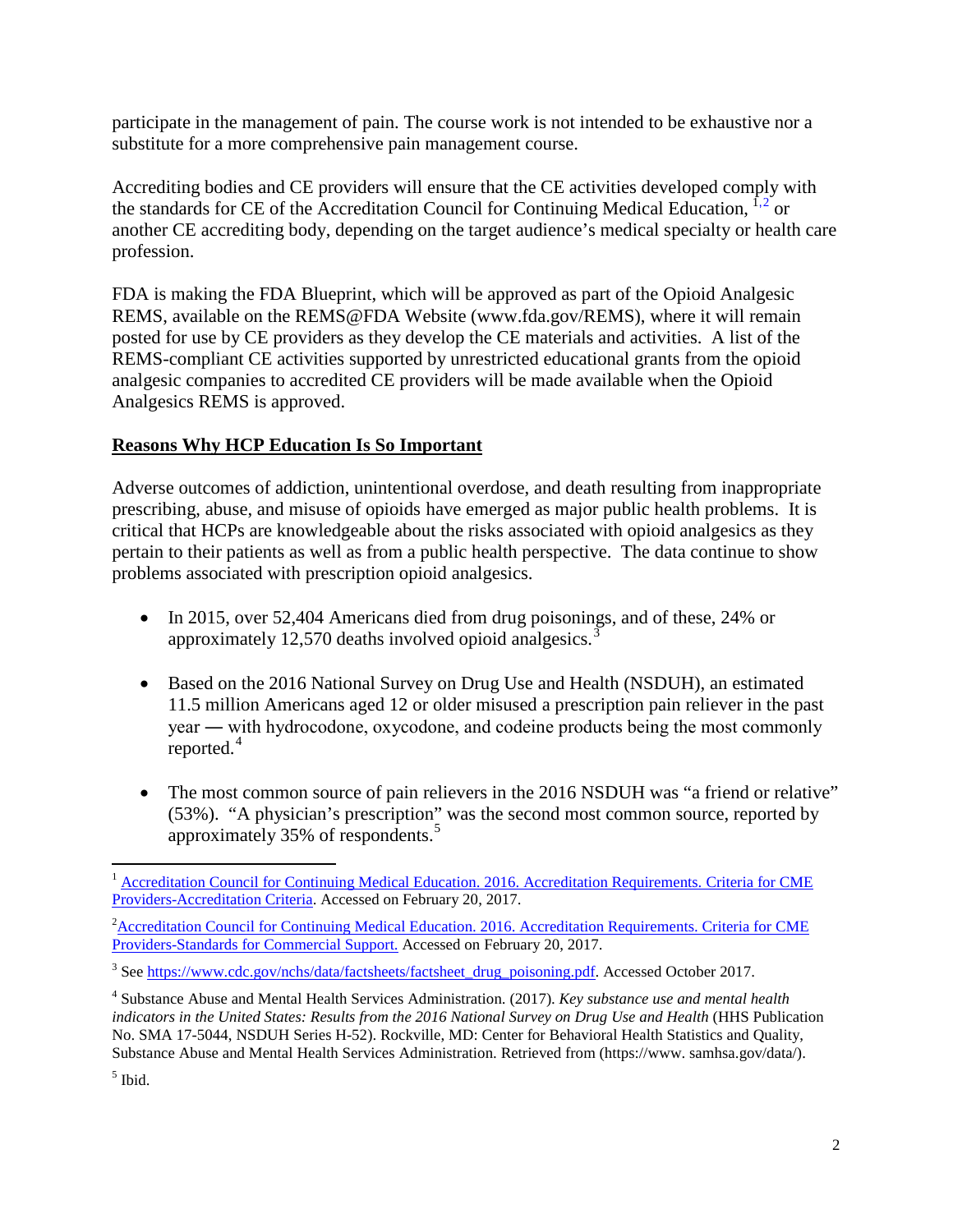The nation is facing competing public health problems: the need to adequately treat a large number of Americans with acute and chronic pain and an epidemic of prescription opioid abuse. Described in the 2011 report by the National Academies of Science, Engineering, and Medicine (NASEM), *Relieving PAIN in America, A Blueprint for Transforming Prevention, Care, Education, and Research*, [6](#page-2-0) 100 million Americans suffer from common chronic pain conditions; fewer than half of Americans undergoing surgery report adequate pain relief; and 60% of Americans visiting the emergency department with acute painful conditions receive analgesics.

The increasing availability of prescription opioids since the 1990's has been accompanied by an epidemic of opioid addiction. The Substance Abuse and Mental Health Services Administration's *National Survey of Drug Use and Health* has shown that most people who use prescription analgesics "nonmedically" obtain them from friends or family, who it is believed obtained the drugs from a doctor's prescription.<sup>[7](#page-2-1)</sup>

Some of the immediate consequences of untreated or undertreated pain include reduced quality of life, impaired physical function, and high economic costs. Chronic pain is associated with physical disability, fear, anger, depression, anxiety, and reduced ability to carry out the roles of family member, friend, and employee. It is critically important that HCPs have all the information they need to properly treat their patients and safely manage their pain. It is also critical for HCPs to understand when opioid analgesics are the appropriate treatment and how to implement best practices to ensure their patients' safety. A 2017 report by NASEM, *Pain Management and the Opioid Epidemic: Balancing Societal and Individual Benefits and Risks of Prescription Opioid Use,* describes the challenges of providing adequate pain management and calls for the establishment of "comprehensive pain education materials and curricula" for HCPs.<sup>[8](#page-2-2)</sup>

Having broad knowledge about how to manage patients with pain can create the opportunity for HCPs to consider *all* options for pain management, including nonpharmacologic and non-opioid pharmacologic options, and to reserve opioids for when non-opioid options are inadequate and when the benefits of the opioids are expected to outweigh the risks. This information can also aid HCPs in identifying and intervening when encountering obstacles that may reduce access to nonpharmacological and non-opioid medication options. Fully informed HCPs can help contribute to national efforts to address opioid addiction and reduce opioid misuse and abuse.

<span id="page-2-0"></span> <sup>6</sup> [http://www.nationalacademies.org/hmd/Reports/2011/Relieving-Pain-in-America-A-Blueprint-for-Transforming-](http://www.nationalacademies.org/hmd/Reports/2011/Relieving-Pain-in-America-A-Blueprint-for-Transforming-Prevention-Care-Education-Research.aspx)[Prevention-Care-Education-Research.aspx.](http://www.nationalacademies.org/hmd/Reports/2011/Relieving-Pain-in-America-A-Blueprint-for-Transforming-Prevention-Care-Education-Research.aspx) Accessed October 2017.

<span id="page-2-1"></span><sup>7</sup> [https://www.samhsa.gov/data/sites/default/files/NSDUH-DetTabs-2016/NSDUH-DetTabs-2016.pdf,](https://www.samhsa.gov/data/sites/default/files/NSDUH-DetTabs-2016/NSDUH-DetTabs-2016.pdf) Table 6.53A. Accessed October 2017.

<span id="page-2-2"></span><sup>8</sup> [http://nationalacademies.org/hmd/Reports/2017/pain-management-and-the-opioid-epidemic.aspx.](http://nationalacademies.org/hmd/Reports/2017/pain-management-and-the-opioid-epidemic.aspx) Accessed October 2017.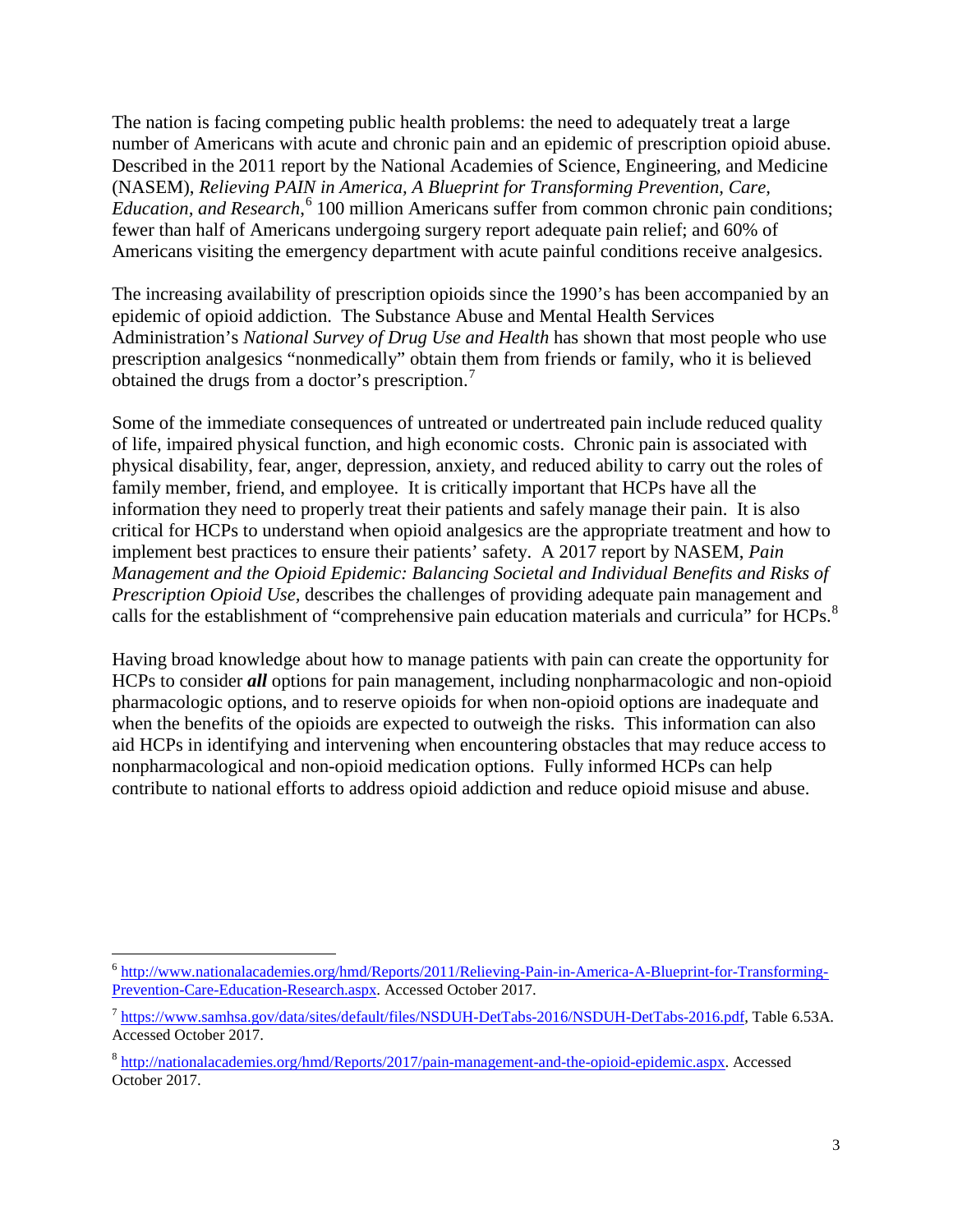# **FDA Education Blueprint for Health Care Providers Involved in the Treatment and Monitoring of Patients with Pain**

#### **Purpose of the Opioid Analgesic REMS HCP Educational Effort**

Following completion of educational activities under the Opioid Analgesic REMS, HCPs should be knowledgeable about the following.

- The fundamental concepts of pain management, including definitions and mechanisms of pain
- How to assess patients in pain, identifying risk factors for abuse and addiction
- The range of therapeutic options for managing pain, including nonpharmacologic approaches and pharmacologic (non-opioid and opioid analgesics) therapies
- How to integrate opioid analgesics into a pain treatment plan individualized to the needs of the patient
- How to safely and effectively manage patients on opioid analgesics in the acute and chronic pain settings, including initiating therapy, titrating, and discontinuing use of opioid analgesics
- How to counsel patients and caregivers about the safe use of opioid analgesics, including proper storage and disposal
- How to counsel patients and caregivers about the use of naloxone for opioid overdose
- When referral to a pain specialist is appropriate
- The fundamental elements of addiction medicine
- How to identify and manage patients with opioid use disorder

In addition, HCPs will gain an understanding of current information about safe opioid practices and about current Federal<sup>[9](#page-3-0)</sup> and State regulations, national guidelines, <sup>[10](#page-3-1)</sup> and professional organization<sup>[11](#page-3-2)</sup> and medical specialty guidelines on treating pain and prescribing opioids. HCPs will also become familiar with the use of naloxone and with the importance of its availability for use by patients and caregivers both in the community and in the home.

<span id="page-3-0"></span> $9$  For example, see<https://www.deadiversion.usdoj.gov/21cfr/cfr/2106cfrt.htm> and [https://www.deadiversion.usdoj.gov/21cfr/21usc/829.htm.](https://www.deadiversion.usdoj.gov/21cfr/21usc/829.htm) Accessed October 2017.

<span id="page-3-1"></span> $10$  For example, see Dowell D, Haegerich TM, Chou R. 2016. CDC Guideline for Prescribing Opioids for Chronic [Pain](https://www.cdc.gov/mmwr/volumes/65/rr/rr6501e1.htm) –United States, 2016. MMWR Recomm Rep 2016; 65 (No.RR-1): 1-49. Accessed February 22, 2017.

<span id="page-3-2"></span><sup>&</sup>lt;sup>11</sup> For example, see 2013 Federation of State Medical Boards Model Policy on the Use of Opioid Analgesics in the [Treatment of Chronic Pain.](http://www.fsmb.org/Media/Default/PDF/FSMB/Advocacy/pain_policy_july2013.pdf) Accessed February 22, 2017.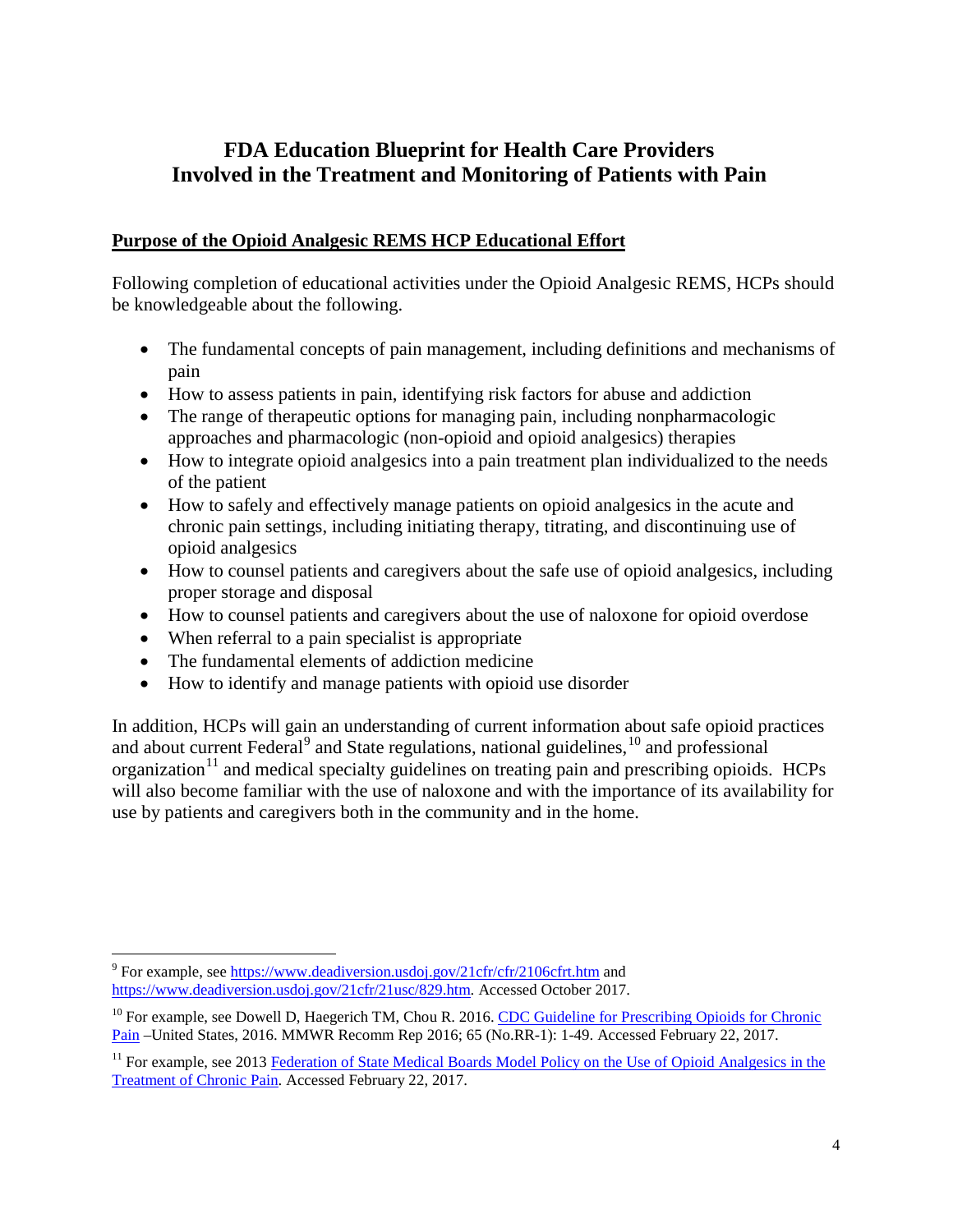# **Section 1: The Basics of Pain Management**

#### **I. THE NEED FOR COMPREHENSIVE PAIN EDUCATION**

The FDA Blueprint was developed with two, competing, U.S. public health concerns in mind, (1) the large number of Americans with acute and chronic pain and (2) the epidemic of prescription opioid abuse.

- 1. Providing health care providers (HCPs) with a thorough understanding of the risks associated with opioids can give HCPs the opportunity to consider all pain management options, including nonpharmacologic and pharmacologic options, prescribing opioids only when non-opioid options are inadequate and when the benefits of using an opioid are expected to outweigh the risks.
- 2. When HCPs have information about the risks of opioid misuse and abuse, they will be better able to create opportunities for patient counseling and other strategies to reduce these risks.

#### **II. DEFINITIONS AND MECHANISMS OF PAIN**

Pain can be categorized according to its duration, underlying pathophysiology of the original insult, and whether a central sensitization component has developed. An understanding of these different categorizations can help direct therapeutic decisions.

When defining, and classifying pain, the following should be taken into consideration:

- 1. Biological significance of pain (survival value)
- 2. Relationship between acute and chronic pain
- 3. Distinction between nociceptive and neuropathic pain

#### **III. ASSESSING PATIENTS IN PAIN**

HCPs should be knowledgeable about how to assess each patient when initiating a pain management program. When appropriate, evidence-based, standardized scales and tools can be used to document pain characteristics and guide management decisions throughout treatment, noting the strengths and weaknesses regarding specificity and sensitivity of these scales.

Important elements of an initial assessment should include the following:

1. Patient history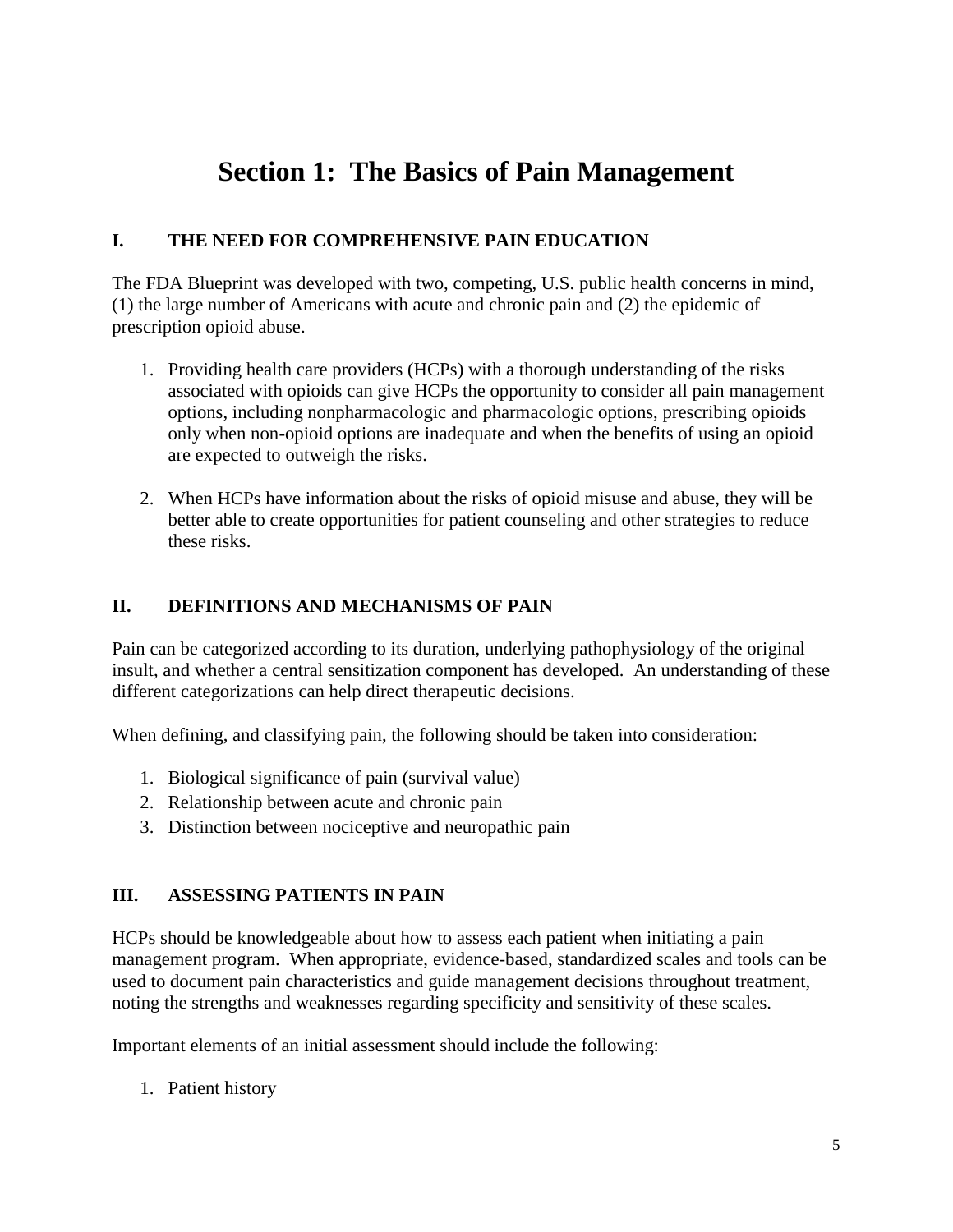- 2. Screening tools to evaluate the known risk factors for development of chronic pain after an acute injury or disease
- 3. Screening tools to evaluate the known risk factors for opioid use disorder (OUD) or abuse
- 4. Queries of state prescription drug monitoring programs (PDMPs)
- 5. Pain assessment scales/tools
- 6. Functional assessment scales
- 7. Physical examination
- 8. Family planning, including information about use of contraceptives, pregnancy intent/status and plans to breastfeed
- 9. Psychological and social evaluation
- 10. Diagnostic studies when indicated

# **Section 2: Creating the Pain Treatment Plan**

A comprehensive pain treatment plan should be developed and customized to the needs of the individual patient. The treatment plan should include the types of therapies planned, the goals of treatment, and an explanation of the patient and prescriber roles and responsibilities. The goals of treatment should be based on (1) expected outcomes of pain reduction; (2) improvement in functional outcomes impaired by pain (e.g., activities of daily living); and (3) quality of life.

If HCPs encounter potential barriers to managing patients with pharmacologic and/or nonpharmacologic treatment options, such as lack of insurance coverage or inadequate availability of certain HCPs who treat patients with pain, attempts should be made to address these barriers. The overall treatment approach and plan should be well documented in the patient record, including written agreements and informed consent/patient provider agreements (PPAs) that reinforce patient-provider responsibilities and avoid punitive tones.

## **I. COMPONENTS OF AN EFFECTIVE TREATMENT PLAN**

- 1. The goals of treatment, including the degree of improvement in pain and function when function has been impaired by pain
- 2. Possible constituents of the treatment plan, including nonpharmacologic approaches and pharmacologic therapies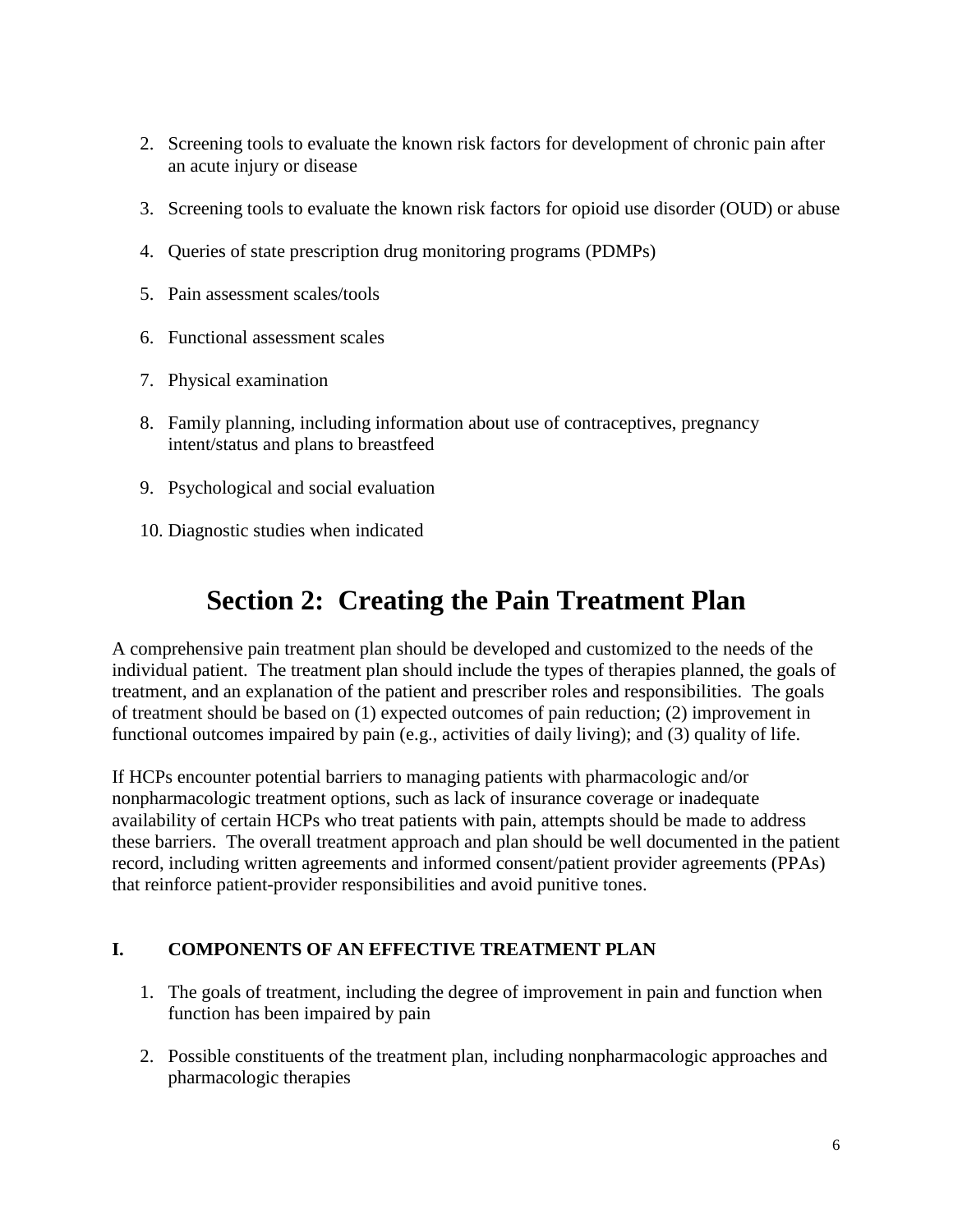- 3. Patient/prescriber/health care team interactions, including
	- Patient responsibilities/compliance with the plan
	- Responsibilities of the prescriber and health care team, including patient monitoring
	- Plans for reviewing functional goals
	- Use of supplemental medication for intermittent increases in pain
	- Use of PPAs

### **II. GENERAL PRINCIPLES OF NONPHARMACOLOGIC APPROACHES**

Pain can arise from a wide variety of causes. There are a number of nonpharmacologic and selfmanagement treatment options that have been found to be effective alone or as part of a comprehensive pain management plan, particularly for musculoskeletal pain and chronic pain. Examples include, but are not limited to, psychological, physical rehabilitative, and surgical approaches, complementary therapies, and use of approved/cleared medical devices for pain management. HCPs should be knowledgeable about the range of treatment options available, the types of pain that may be responsive to those options, and when they should be used as part of a multidisciplinary approach to pain management. HCPs should also be aware that not all nonpharmacologic options have the same strength of evidence to support their utility in the management of pain, and some may be more applicable for some conditions than others.

### **III. GENERAL PRINCIPLES OF PHARMACOLOGIC ANALGESIC THERAPY**

A variety of analgesics, including non-opioid and opioid medications, are available for use to manage pain symptoms. HCPs should be well informed about the range of analgesics available and the types of pain that may be responsive to those analgesics.

#### **A. Non-opioid medications**

When using non-opioid medications in pain management, HCPs should be knowledgeable about the following:

- 1. Mechanism of action of analgesic effect
- 2. Indications and uses for pain management
- 3. Routes of administration and formulations used in pain management
- 4. Initial dosing, dose titration, dose tapering (when appropriate) for analgesia
- 5. Contraindications
- 6. Adverse events, with emphasis on labeled warnings
- 7. Drug interactions ― both pharmacodynamic and pharmacokinetic

## **B. Opioid analgesic medications**

Opioid analgesic medications can be used successfully as a component of pain management. However, opioids carry risks not present with most non-opioid analgesics, specifically the risks of addiction, abuse and misuse, which can lead to respiratory depression, overdose and death. Therefore, it is the responsibility of HCPs to be knowledgeable, not just about the presence of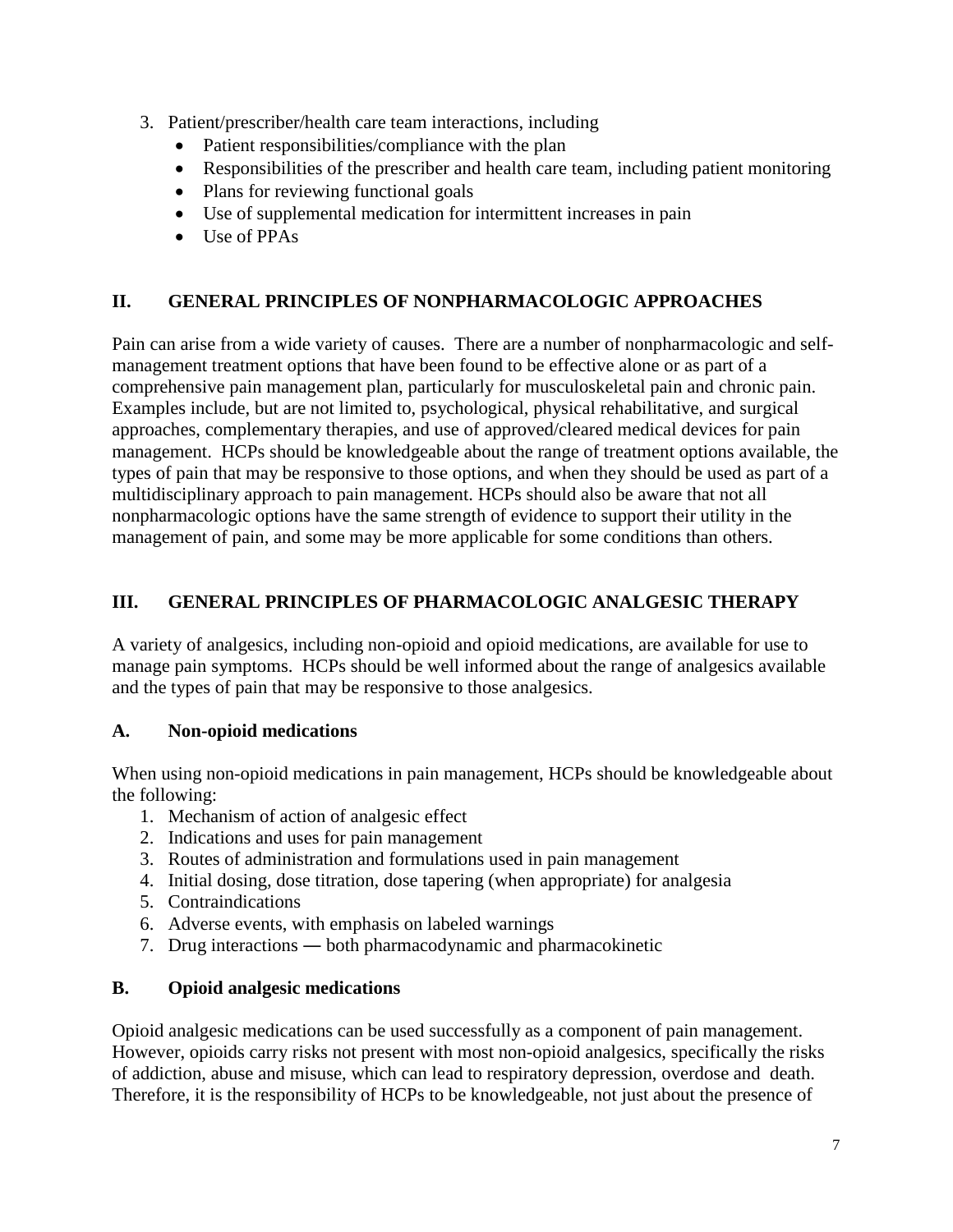such risks, but about how to weigh these risks before prescribing an opioid and about how to properly manage patients who are prescribed opioids, both for short-term and long-term use. When using opioid analgesics as part of pain management, HCPs should be knowledgeable about the following:

- 1. General precautions
	- a. Even at prescribed doses, opioid analgesics carry the risk of misuse, abuse, opioid use disorder, overdose, and death
	- b. Importance of the appropriate use of  $\text{PDMPs}^{12}$  $\text{PDMPs}^{12}$  $\text{PDMPs}^{12}$  and their use as a clinical decision support tool
	- c. DSM-5 (R) criteria (or the most recent version) for OUD and the concepts of abuse (taking an opioid to get high) vs. misuse (taking more than prescribed for pain or giving to someone else in pain) $^{13}$  $^{13}$  $^{13}$
	- d. The concepts of tolerance and physiological dependence and how they differ from OUD (addiction)
	- e. Recognition that some opioid analgesics (e.g., Transmucosal Immediate Release Fentanyl products, some ER/LA products) are safe only for opioid-tolerant patients
- 2. Mechanism of action and analgesic effect
- 3. Types of opioids (full agonists, partial agonists)
- 4. Indications and uses for pain management
- 5. Range of opioid analgesic products available for pain management and their related safety concerns
	- a. Routes of administration including oral, transmucosal, transdermal
	- b. Release characteristics of immediate release (IR), extended-release (ER), long-acting (LA)
	- c. Abuse-deterrent formulations (ADFs)
		- Definition of ADF based on the FDA guidance for industry, *Abuse-Deterrent Opioids – Evaluation and Labeling*<sup>[14](#page-7-2)</sup>
		- Recognition that all ADFs have the same potential for addiction and overdose death as non-abuse-deterrent opioids
		- How to understand FDA-approved ADF product labeling
- 6. Initial dosing, dose titration, dose tapering (when appropriate) for analgesia
	- a. Concepts and limitations of the conversion charts in labeling and the limitations of relative potency or equianalgesic dosing tables in literature
	- b. Interindividual variability of response

<span id="page-7-0"></span><sup>&</sup>lt;sup>12</sup> [SAMHSA Prescription Drug Monitoring Programs: A Guide for Healthcare Providers](http://store.samhsa.gov/shin/content/SMA16-4997/SMA16-4997.pdf) accessed April 12, 2017.

<span id="page-7-1"></span><sup>&</sup>lt;sup>13</sup> [American Psychiatric Association DSM-5-Opioid Use Disorder Diagnostic Criteria](http://pcssmat.org/wp-content/uploads/2014/02/5B-DSM-5-Opioid-Use-Disorder-Diagnostic-Criteria.pdf) accessed April 12, 2017.

<span id="page-7-2"></span><sup>14</sup> See FDA guidance for industry *[Abuse-Deterrent Opioids —Evaluation and Labeling](https://www.fda.gov/downloads/Drugs/Guidances/UCM334743.pdf)*. accessed April 12, 2017.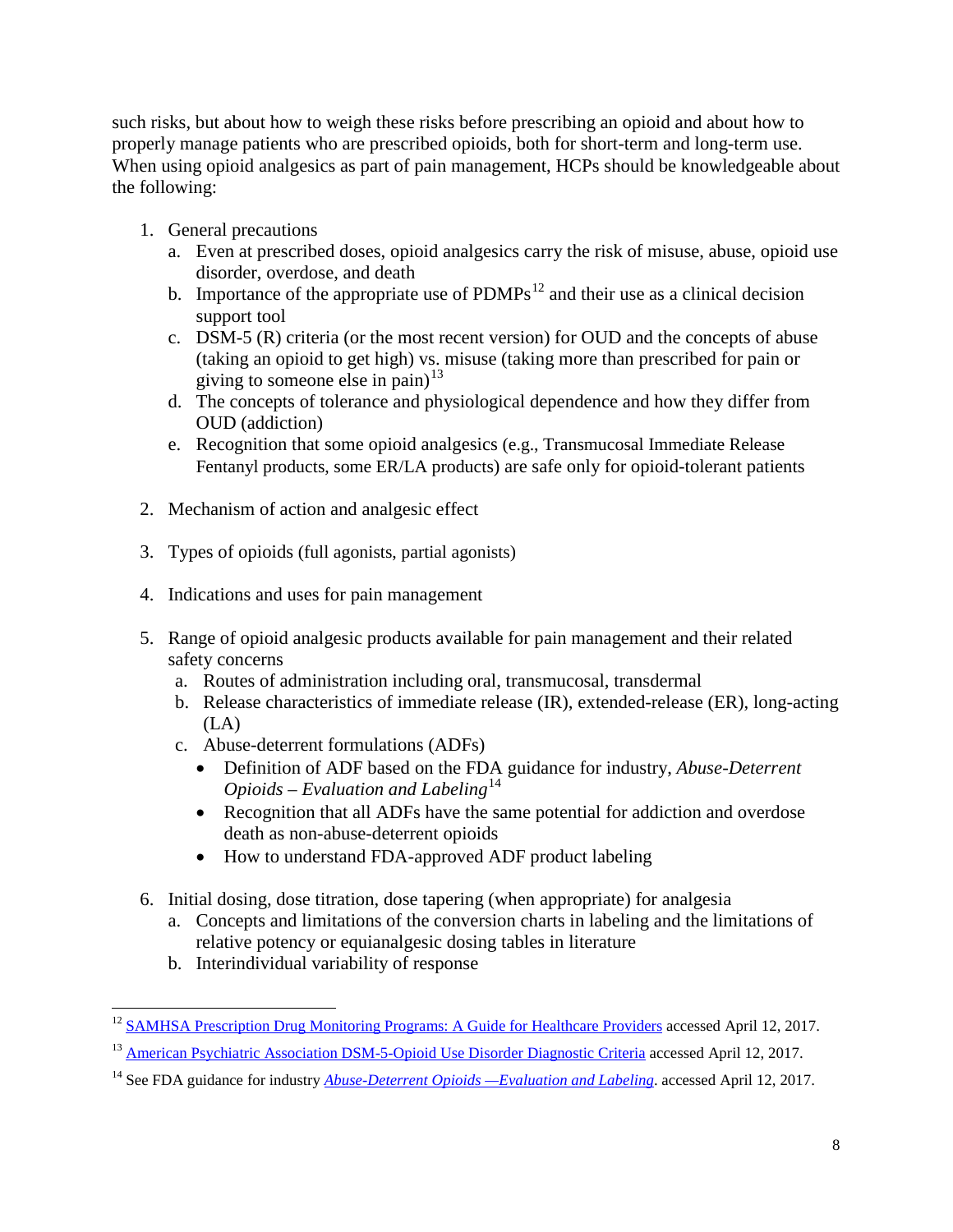- c. Special populations
	- Pregnant, postpartum, breastfeeding, and neonatal opioid withdrawal syndrome
	- Renal and hepatic impairment
	- Children and adolescents
	- Genetic and phenotypic variations
	- Older adults
	- Sleep disorders
	- Common and uncommon psychiatric disorders
- 7. Contraindications
- 8. Adverse Events
	- a. Medication errors
	- b. Periods of greater risk for significant respiratory depression, including at treatment initiation and with dose increases
	- c. Serious adverse drug reactions (including overdose and death)
	- d. Labeled warnings
	- e. Common adverse drug reactions
- 9. Drug interactions
	- a. Pharmacokinetic interactions based on metabolic pathway
	- b. Pharmacokinetic and pharmacodynamic interactions with alcohol
	- c. Concerns with particular drug–drug interactions, including, but not limited to:
		- Benzodiazepines and other central nervous system depressants, including alcohol
		- Monoamine oxidase inhibitors
		- Antidiuretic hormone drugs
- 10. Key safety strategies for use with opioid medications
	- a. Dosing instructions including daily maximum
	- b. Safe storage to reduce risk of accidental exposure/ingestion by household contacts, especially children/teens and to reduce risk of theft
	- c. Naloxone products for use in the home to reduce risk of overdose deaths in patients and household contacts
	- d. Proper disposal of used (e.g., transdermal systems) and unused opioids
	- e. Pain management after an opioid overdose
	- f. Driving and work safety

## **IV. MANAGING PATIENTS ON OPIOID ANALGESICS**

HCPs should be knowledgeable about the appropriate use of opioids in patients with acute and chronic pain, including the importance of balancing potential benefits with the risks of serious adverse outcomes such as overdose and death.

#### **A. Initiating treatment with opioids ― acute pain**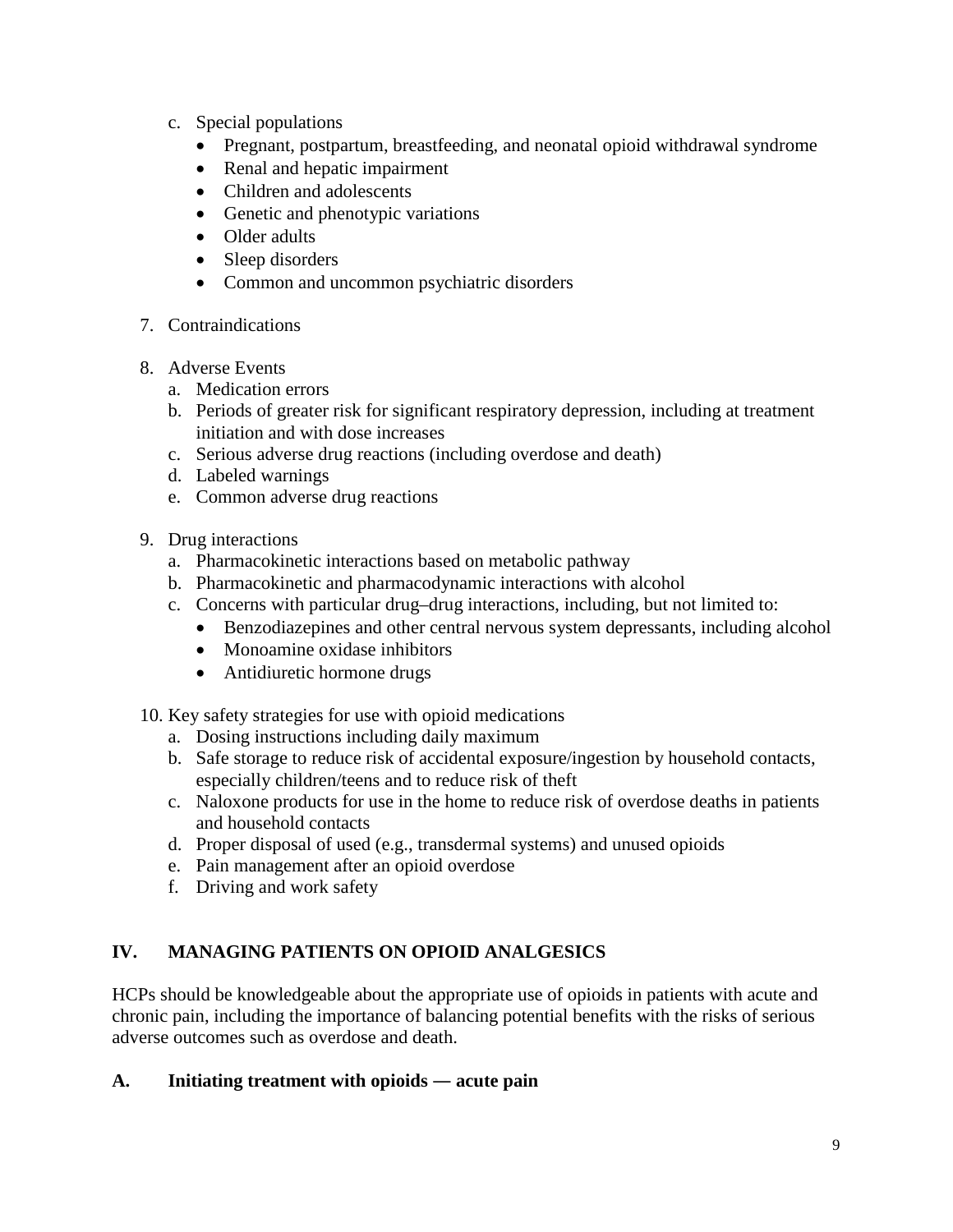- 1. Patient selection ― consider when an opioid is an appropriate option and consult the PDMP
- 2. Dosing as needed vs. around-the clock dosing, prescribing an appropriate quantity based on the expected duration of pain, i.e., the least amount of medication necessary to treat pain and for the shortest amount of time
- 3. Naloxone for home use ― prescribe and discuss the use of naloxone products and the various means of administration
- 4. Screening tools for risk of abuse

### **B. Initiating treatment with opioids ― chronic pain**

- 1. Patient selection
	- a. Differences in benefit and risk and expected outcomes for patients with chronic pain, palliative care, or end-of-life care
	- b. Differences in initiating treatment in opioid nontolerant vs. opioid-tolerant patients
- 2. Dosing
	- a. As needed vs. around-the-clock
	- b. How to determine a safe initial dose
	- c. Safe conversion from other opioids
- 3. Considerations in opioid selection
	- a. IR or ER/LA
	- b. Special precautions with methadone
	- c. Products restricted to opioid-tolerant patients
- 4. When and how to use an opioid or non-opioid analgesic to supplement pain management

## **C. Ongoing management of patients on opioid analgesics**

- 1. Periodic review of pain and functional goals
- 2. Review adverse events at each visit
	- Eliciting signs or symptoms of opioid abuse
	- Screening for endocrine function may be recommended
	- Importance of adverse event reporting and mechanisms to report
- 3. Review refill history/review PDMP
- 4. How to determine when an opioid analgesic is no longer necessary/beneficial

#### **D. Long-term management**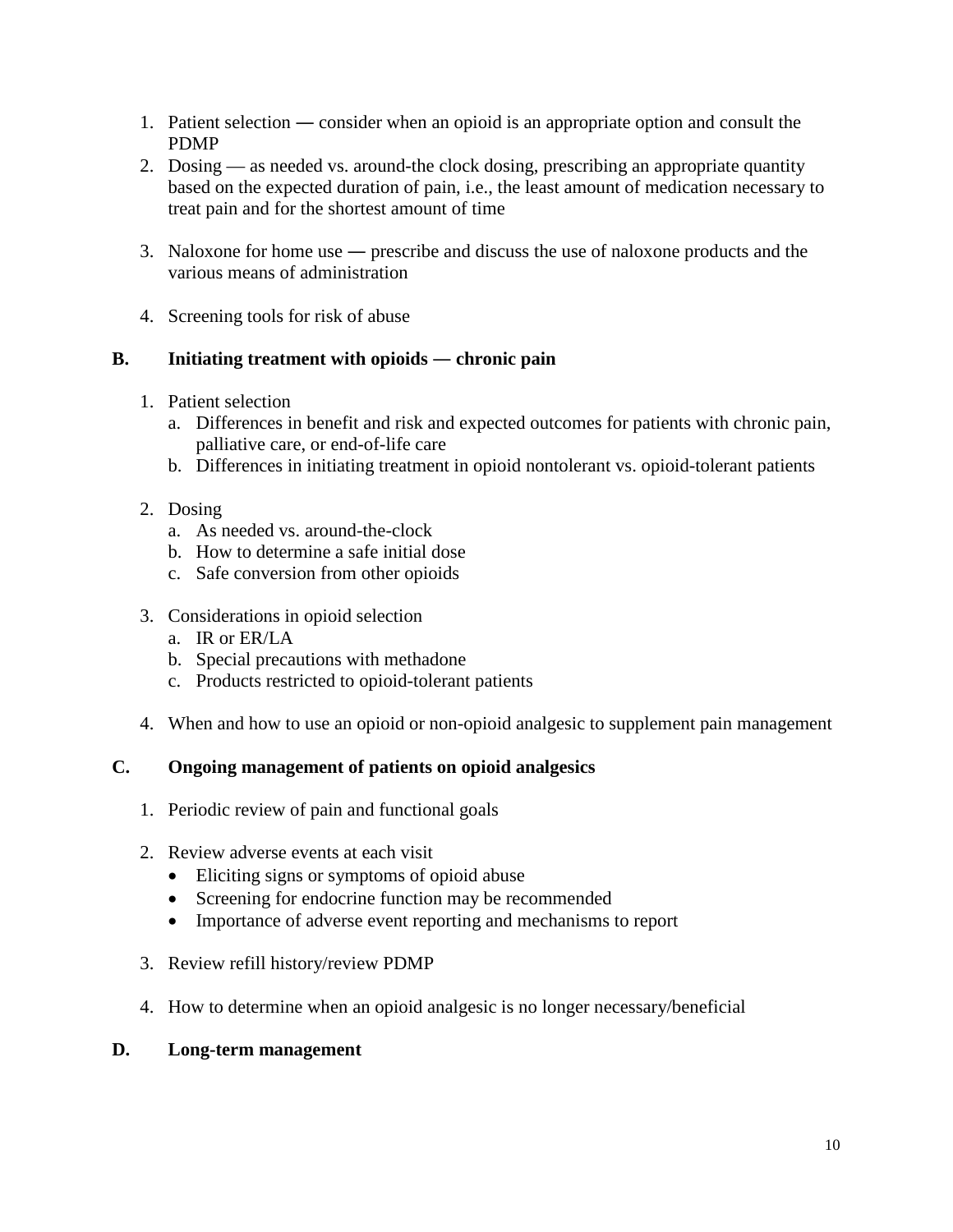- 1. Evaluation of the patient with worsening pain for changes in underlying condition and for signs of OUD before increasing opioid dosage
- 2. Changing opioid medications
	- Concept of incomplete cross-tolerance when converting patients from one opioid to another
	- Concepts and limitations of the conversion charts in labeling and the limitations of relative potency or equianalgesic dosing tables in literature
- 3. Monitoring of patient adherence to the treatment plan, especially regarding misuse and abuse:
	- Perform medication reconciliation recognize, document, and address aberrant drug-related behavior
	- Determine if nonadherence is due to inadequate pain management
	- Understand the utility and interpretation of urine drug testing (e.g., screening and confirmatory tests) and use as indicated
	- Screen and refer for substance use disorder treatment when concerns arise

# **E. How to recognize and intervene upon suspicion or identification of an OUD**

HCPs should understand how to monitor patients taking opioid analgesics and identify the signs and symptoms of opioid misuse, abuse, and OUD and be knowledgeable about how to begin the process of intervention upon suspicion of an OUD.

# **F. When to consult with a pain specialist**

HCPs should be knowledgeable about when referral to a pain management specialist is indicated, including identifying patients at high risk for OUD and patients unable to achieve adequate pain management.

# **G. Medically directed opioid tapering**

HCPs should be knowledgeable about how to safely taper opioid analgesics, including how to recognize and manage signs and symptoms of opioid withdrawal. HCPs should be knowledgeable about the particular risks associated with tapering during pregnancy.

## **H. Importance of patient education**

HCPs should recognize their role in reducing the risks associated with opioid analgesics through patient education at initiation of an opioid and throughout long-term management.

- 1. Inform patients about pain management expectations and managing pain through different pharmacologic and nonpharmacologic modalities.
- 2. Use the *Patient Counseling Document* and *Medication Guide* as part of discussion with patients and caregivers when prescribing opioid analgesics.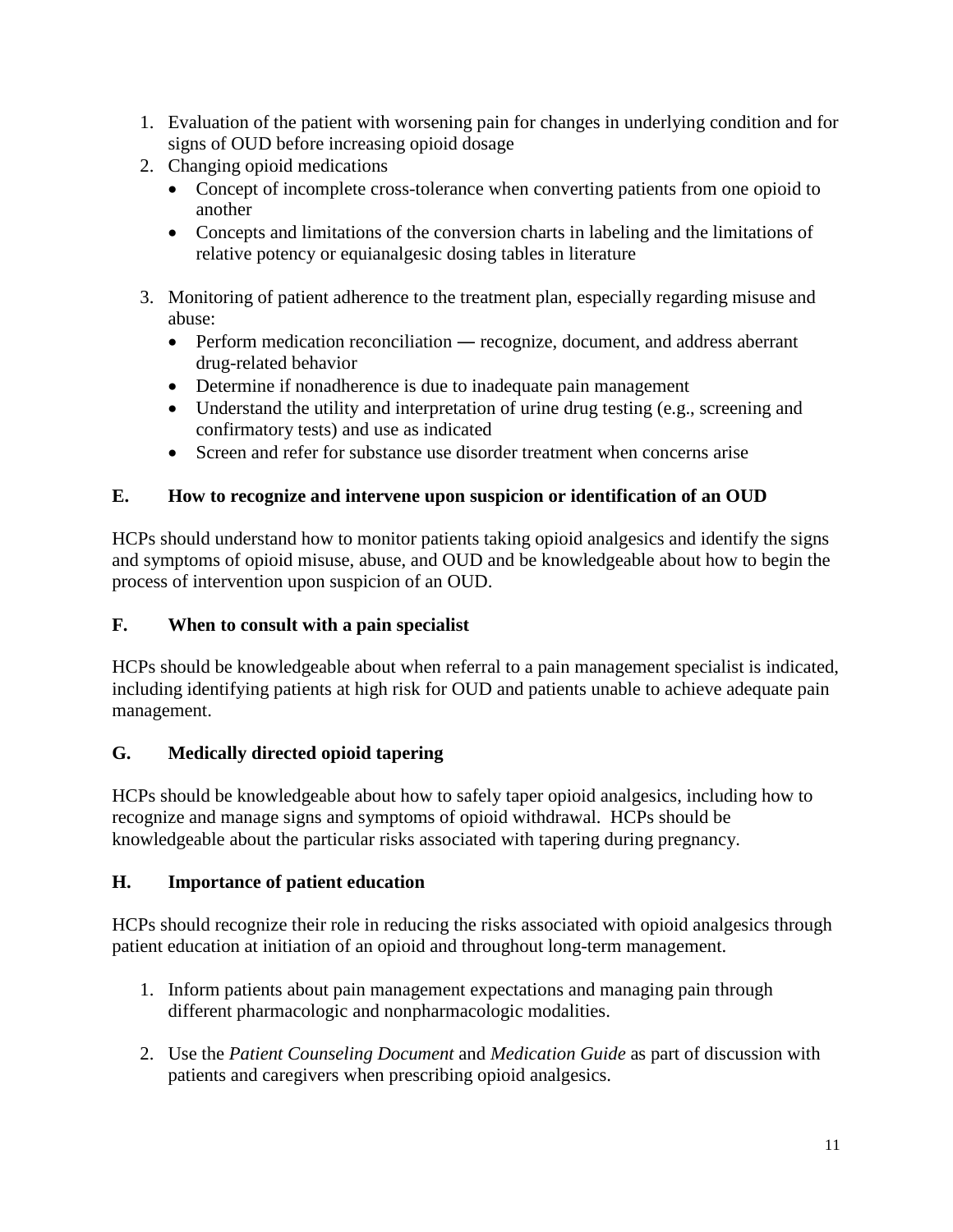- 3. Counsel the patient about the following:
	- a. Importance of adherence to prescribed dosing regimen
	- b. Patients should use the least amount of medication necessary to treat pain and for the shortest amount of time
	- c. The risk of serious adverse events that can lead to death
	- d. The risk of addiction that can occur even when product is used as recommended
	- e. Known risk factors for serious adverse events, including signs and symptoms of overdose and opioid-induced respiratory depression, GI obstruction, and allergic reactions, among others
	- f. The most common side effects, along with the risk of falls, working with heavy machinery, and driving
	- g. When to call the prescriber (e.g., managing adverse events, ongoing pain)
	- h. How to handle missed doses
	- i. The importance of full disclosure of all medications and supplements to all HCPs and the risks associated with the use of alcohol and other opioids/benzodiazepines
	- j. Product-specific concerns, such as not to crush or chew ER products; transdermal systems and buccal films should not be cut, torn, or damaged before use, etc.
	- k. How to safely taper dose to avoid withdrawal symptoms
	- l. Safe storage and disposal, risks of theft by family members and household visitors
	- m. Never share any opioid analgesic with another person
	- n. How and when to use naloxone products and their various means of administration
	- o. Seeking emergency medical treatment if an opioid overdose occurs
	- p. How to report adverse events and medication errors to FDA (1-800-fda-1088 or via [http://www.fda.gov/downloads/AboutFDA/ReportsManualsForms/Forms/UCM16](http://www.fda.gov/downloads/AboutFDA/ReportsManualsForms/Forms/UCM163919.pdf) [3919.pdf\)](http://www.fda.gov/downloads/AboutFDA/ReportsManualsForms/Forms/UCM163919.pdf)

#### **V. ADDICTION MEDICINE PRIMER**

HCPs should be knowledgeable about the basic elements of addiction medicine and be familiar with the definition, neurobiology, and pharmacotherapy of OUDs. In particular, stigmatizing or blaming language should be replaced with language that acknowledges that addiction, reclassified as *substance use disorder*[15](#page-11-0) in the revised Diagnostic Statistical Manual–V, is a disease. The term *opioid use disorder* <sup>[16](#page-11-1)</sup> should be used when referring to the use of opioids, rather than other substances.

It should also be noted that there may be a different approach with a patient who misuses an opioid analgesic by taking the product differently than prescribed for the purpose of managing pain, in contrast to the patient who abuses an opioid analgesic with the intent of getting high. HCPs should be familiar with the following:

<span id="page-11-0"></span><sup>&</sup>lt;sup>15</sup> Diagnostic and Statistical Manual of Mental Disorders, Fifth Edition, (Copyright 2013). American Psychiatric Association

<span id="page-11-1"></span><sup>16</sup> Id.